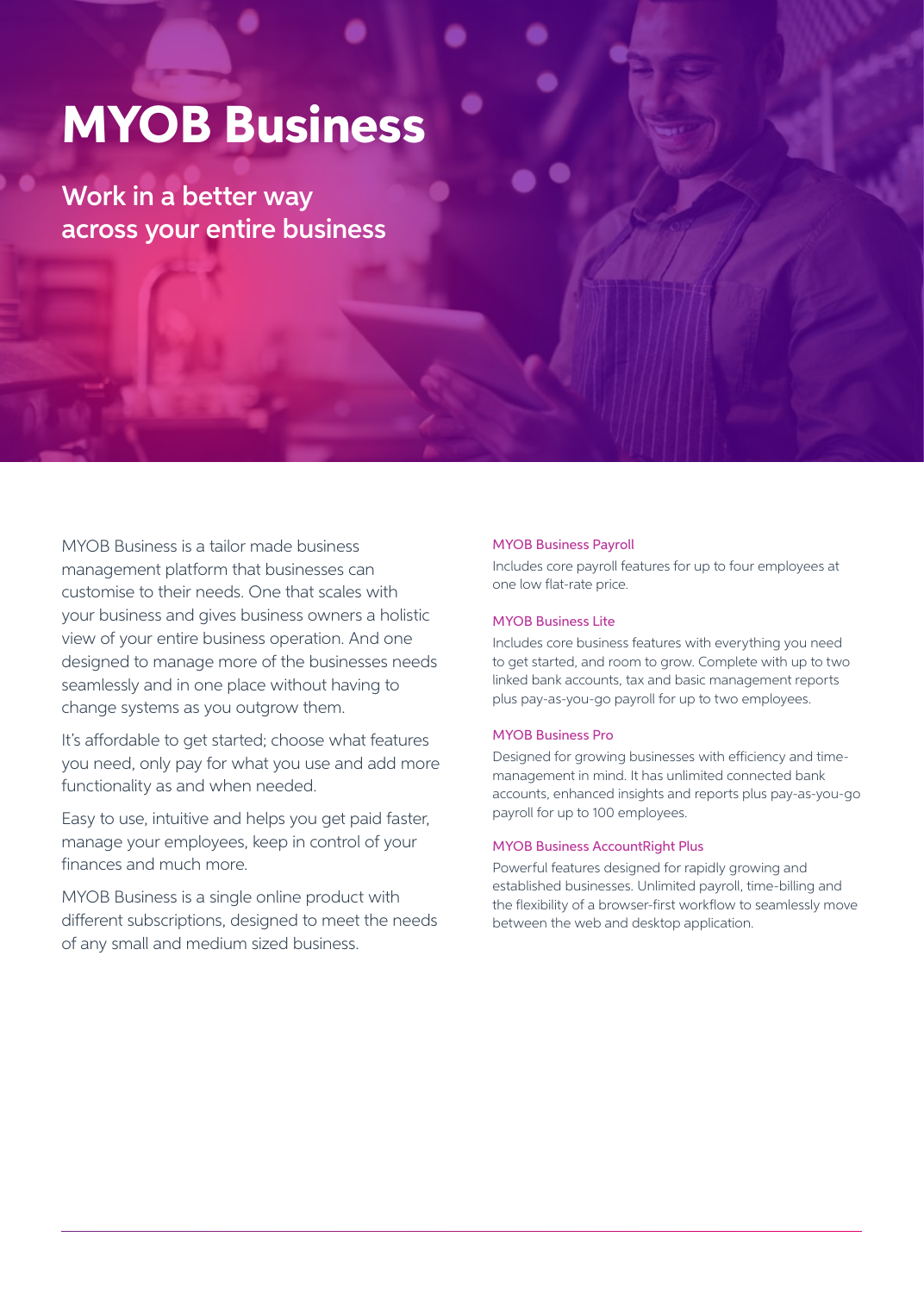# See how healthy your business is any time

Spot potential problems before they happen with cash flow tracking on your dashboard and detailed reports showing accurate figures and clear projections.

#### Manage invoices and customer payments completely online

Customise and send invoices, get paid through invoices using AMEX, Visa, MasterCard or BPAY, automatically track invoices and remind customers - all from your software without handling cash or chasing payments.

# End receipt wrangling

Turn your shoebox of random receipts into one neat, online collection.

# Make better decisions

Stay on top of what needs your attention with real-time access to your business information anywhere, anytime.

#### Pay and manage staff on any device

Easily meet your Single Touch Payroll (STP) reporting and ATO obligations with automated pay runs. Manage employees in your software, approve timesheets, create rosters and track locations.

#### Build your business with the right connections

Transform the relationship with your advisor by giving them real time access to your figures.

## Powerful suite of integrations

Customable with additional capabilities through a range of add-on products, integrated financial services and industry-specific editions as well as easy to integrate with other software and applications that businesses may need over time.

# MYOB Business advantages

# Value for money

Only pay for what you use and need. MYOB Business is designed so that it is affordable to get started and then you can pay for more functions and features as needed.

#### **Scalability**

Adapts to scale and grow over time. Start with accounting and then add other capabilities as required. MYOB Business suits any business from one up to a hundred or so employees so it can grow and adapt over time.

#### Support

MYOB Business is backed up by MYOB's outstanding support. You can always get help whenever you need.

# Saves time

Automation of admin means time consuming manual tasks are eliminated.

#### Flexibility

Integrates easily with other software and applications. This might include sales and marketing software like Shopify for online retail that can easily be linked to MYOB Business so there is always seamless connectivity right across your business.

#### Speed

Visibility of business health. Provides a complete holistic view of business performance that updates in real-time. Smart reporting means there can be better decision making for front-line, supervisory and management staff.